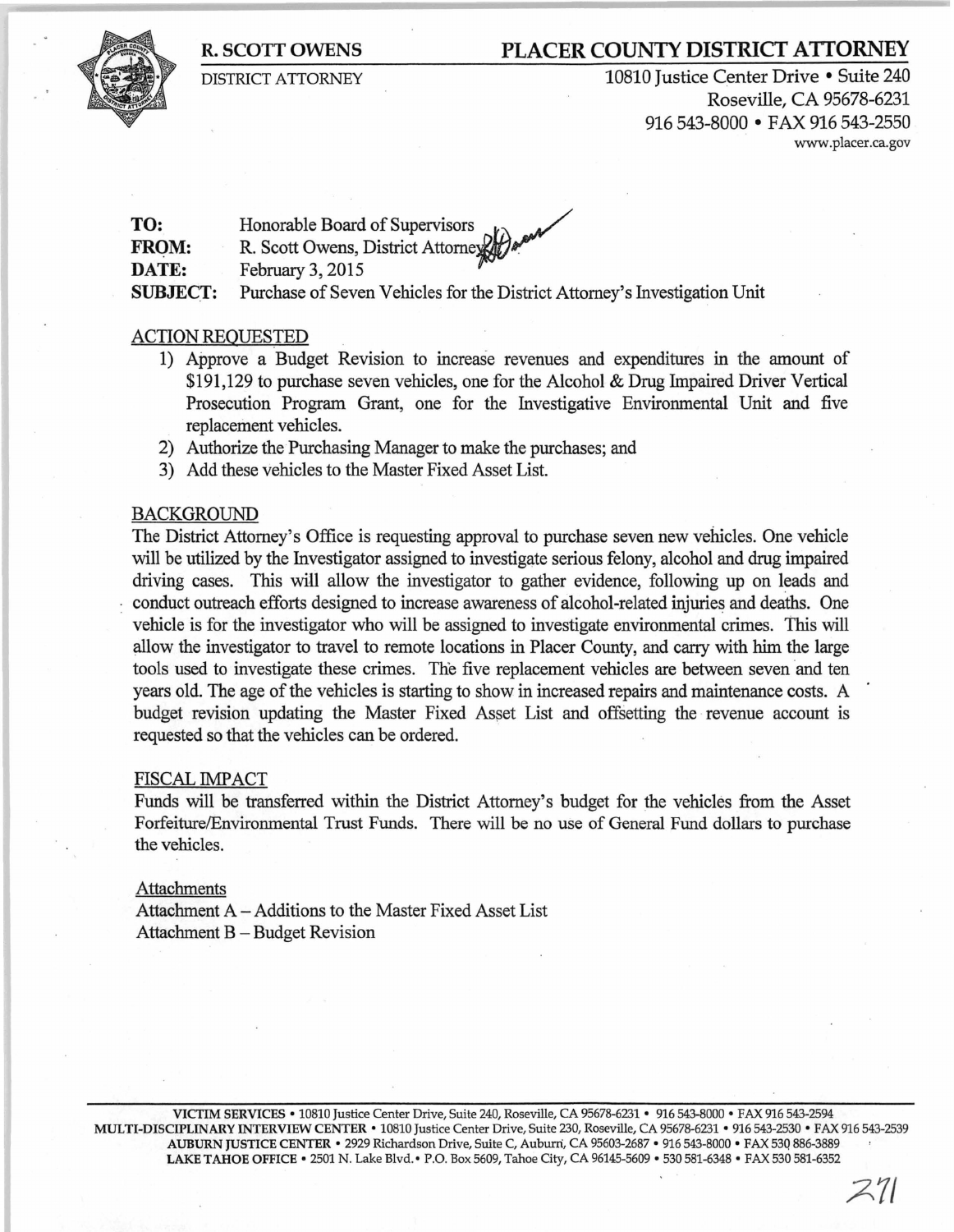Attachment A

.<br>C

# ADDITIONS TO THE MASTER FIXED ASSET LIST District Attorney's Office Appropriation 21710

 $272$ 

| Qty | <b>Description</b>                 | Cost         |  |  |
|-----|------------------------------------|--------------|--|--|
| 3   | Sedans                             | \$22,255 ea. |  |  |
|     | Sport Utility Vehicle (4x2)        | \$24,469     |  |  |
|     | Sport Utility Vehicle (4x4) (AWD)  | \$30,111     |  |  |
|     | Sport Utility Vehicle (4x4)        | \$40,744     |  |  |
|     | Pickup Truck (4x4)                 | \$29,040     |  |  |
|     | <b>Total Fixed Asset Additions</b> | \$191,129    |  |  |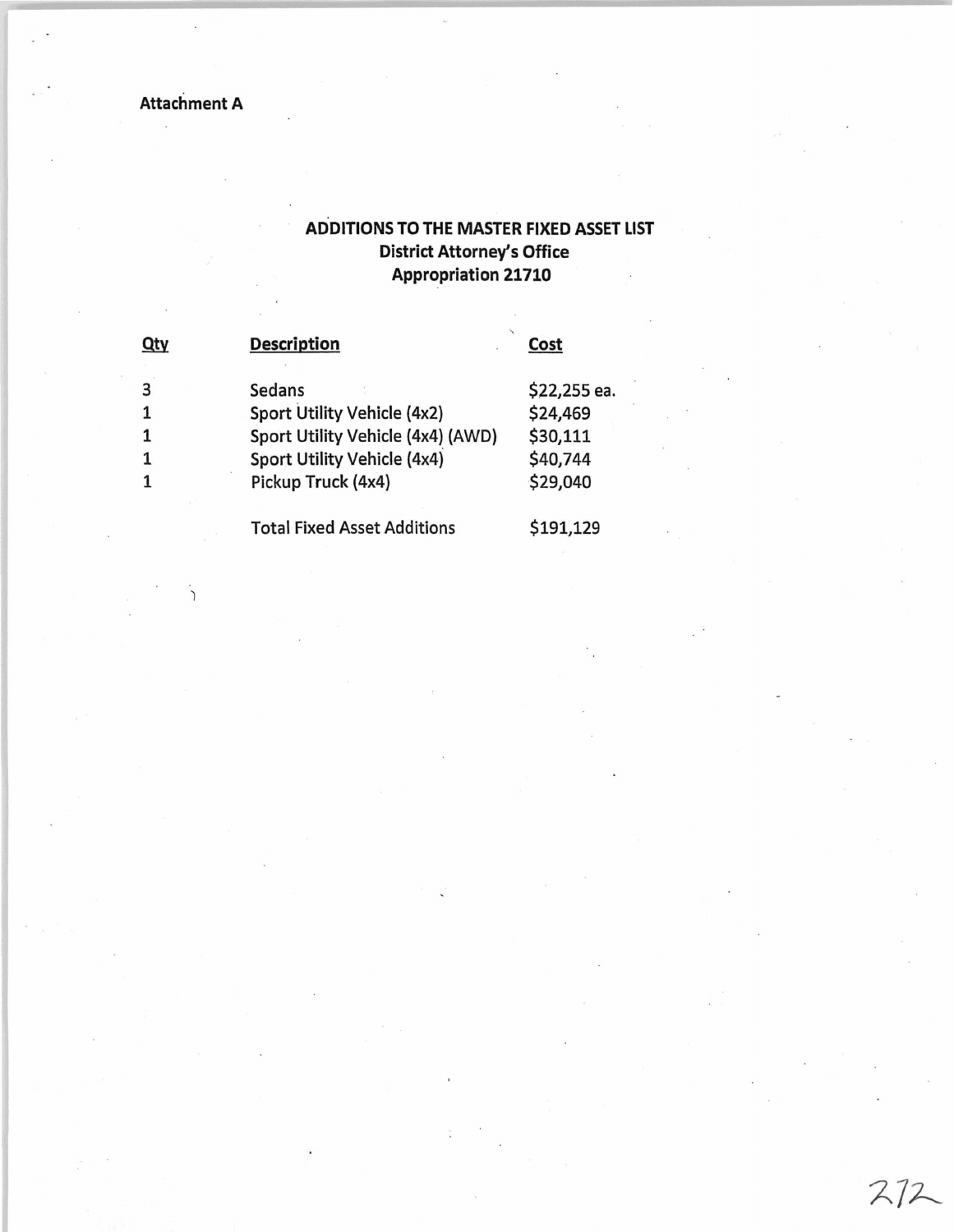| FOR CASH TRANSFERS & RESERVE CANCELLATIONS PLEASE PROVIDE THE FOLLOWING<br><b>PLACER COUNTY</b><br>Fung/subFund - OCA - PCA - G/L - Sub G/L |                                                    |                                            |      |      |                                        |                                      |             |       |              |                                                                                                                                              | <b>PAS DOCUMENT NO.</b> |                    |            |      |      |                                                        |                          |       |       |                         |                |
|---------------------------------------------------------------------------------------------------------------------------------------------|----------------------------------------------------|--------------------------------------------|------|------|----------------------------------------|--------------------------------------|-------------|-------|--------------|----------------------------------------------------------------------------------------------------------------------------------------------|-------------------------|--------------------|------------|------|------|--------------------------------------------------------|--------------------------|-------|-------|-------------------------|----------------|
|                                                                                                                                             |                                                    |                                            |      |      |                                        |                                      |             |       |              | <b>BUDGET REVISION</b>                                                                                                                       |                         |                    |            |      |      |                                                        |                          |       |       |                         |                |
|                                                                                                                                             | <b>POST DATE:</b><br><b>Cash Transfer Required</b> |                                            |      |      |                                        |                                      |             |       |              |                                                                                                                                              |                         | Auditor-Controller |            |      |      |                                                        |                          |       |       |                         |                |
| <b>DEPT</b><br>NO.                                                                                                                          | <b>DOC</b><br><b>TYPE</b>                          | <b>TOTAL</b><br><b>LINES</b>               |      |      |                                        |                                      |             |       |              |                                                                                                                                              |                         |                    |            |      |      |                                                        | ι.                       |       |       |                         |                |
| <b>Total \$ Amount</b><br>382,258.00<br>3<br>11<br><b>BR</b>                                                                                |                                                    |                                            |      |      |                                        | <b>Reserve Cancellation Required</b> |             |       |              |                                                                                                                                              |                         |                    |            |      |      | <b>County Executive</b><br><b>Board of Supervisors</b> |                          |       |       |                         |                |
|                                                                                                                                             |                                                    |                                            |      |      |                                        |                                      |             |       |              | <b>Establish Reserve Required</b>                                                                                                            |                         |                    |            |      |      |                                                        |                          |       |       |                         |                |
| <b>DEPT</b>                                                                                                                                 |                                                    | <b>ESTIMATED REVENUE ADJUSTMENT</b><br>Sub |      |      |                                        |                                      |             |       |              | <b>DEPT</b>                                                                                                                                  |                         |                    |            | Sub  |      | <b>APPROPRIATION ADJUSTMENT</b>                        |                          |       |       |                         |                |
| NO.                                                                                                                                         | T/C                                                | Rev                                        | Fund | Fund | <b>OCA</b>                             | <b>PCA</b>                           | OBJ 3       | PROJ. | PROJ. DTL    | <b>AMOUNT</b>                                                                                                                                | NO.                     | T/C                | <b>Rev</b> | Fund | Fund | <b>OCA</b>                                             | <b>PCA</b>               | OBJ 3 | PROJ. | PROJ. DTL               | - AMOUNT       |
| 11                                                                                                                                          | 006                                                |                                            |      |      | 000010                                 | <b>ASSET</b>                         | 8764        |       |              | 191,129.00                                                                                                                                   |                         | 11   014           |            |      |      | 000010                                                 | 71401                    | 4451  |       |                         | 162,089.00     |
|                                                                                                                                             |                                                    |                                            |      |      |                                        |                                      |             |       |              |                                                                                                                                              |                         | 11   014           |            |      |      | 000010                                                 | 17201                    | 4451  |       |                         | 29,040.00      |
|                                                                                                                                             |                                                    |                                            |      |      |                                        |                                      |             |       |              |                                                                                                                                              |                         |                    |            |      |      |                                                        |                          |       |       |                         |                |
|                                                                                                                                             |                                                    |                                            |      |      |                                        |                                      |             |       |              |                                                                                                                                              |                         |                    |            |      |      |                                                        |                          |       |       |                         |                |
|                                                                                                                                             |                                                    |                                            |      |      |                                        |                                      |             |       |              |                                                                                                                                              |                         |                    |            |      |      |                                                        |                          |       |       |                         |                |
|                                                                                                                                             |                                                    |                                            |      |      |                                        |                                      |             |       |              |                                                                                                                                              |                         |                    |            |      |      |                                                        |                          |       |       |                         |                |
|                                                                                                                                             |                                                    |                                            |      |      |                                        |                                      |             |       |              |                                                                                                                                              |                         |                    |            |      |      |                                                        |                          |       |       |                         |                |
|                                                                                                                                             |                                                    |                                            |      |      |                                        |                                      |             |       |              |                                                                                                                                              |                         |                    |            |      |      |                                                        |                          |       |       |                         |                |
|                                                                                                                                             |                                                    |                                            |      |      |                                        |                                      |             |       |              |                                                                                                                                              |                         |                    |            |      |      |                                                        |                          |       |       |                         |                |
|                                                                                                                                             |                                                    |                                            |      |      |                                        |                                      |             |       |              |                                                                                                                                              |                         |                    |            |      |      |                                                        |                          |       |       |                         |                |
|                                                                                                                                             |                                                    |                                            |      |      |                                        |                                      |             |       |              |                                                                                                                                              |                         |                    |            |      |      |                                                        |                          |       |       |                         |                |
|                                                                                                                                             |                                                    |                                            |      |      |                                        |                                      |             |       |              |                                                                                                                                              |                         |                    |            |      |      |                                                        |                          |       |       |                         |                |
|                                                                                                                                             |                                                    |                                            |      |      |                                        |                                      |             |       | <b>TOTAL</b> | 191,129.00                                                                                                                                   |                         |                    |            |      |      | $\bullet$                                              |                          |       |       | <b>TOTAL</b>            | 191,129.00     |
|                                                                                                                                             |                                                    |                                            |      |      |                                        |                                      |             |       |              | REASON FOR REVISION: To budget for the purchase of vehicles - Funding from Asset Forfeiture funds and Environmental fines and penalties fund |                         |                    |            |      |      |                                                        |                          |       |       |                         |                |
|                                                                                                                                             |                                                    |                                            |      |      |                                        |                                      |             |       |              |                                                                                                                                              |                         |                    |            |      |      |                                                        |                          |       |       |                         |                |
|                                                                                                                                             |                                                    |                                            |      |      |                                        |                                      | Prepared By |       |              | Rosie                                                                                                                                        |                         | Ext 8067           |            |      |      |                                                        |                          |       |       |                         |                |
|                                                                                                                                             |                                                    |                                            |      |      | <b>Department Head</b>                 |                                      |             |       |              |                                                                                                                                              |                         |                    |            |      |      |                                                        |                          | Date: |       | 1/13/15                 |                |
|                                                                                                                                             |                                                    |                                            |      |      | <b>Board of Supervisors</b>            |                                      |             |       |              |                                                                                                                                              |                         |                    |            |      |      |                                                        |                          | Page: |       |                         |                |
|                                                                                                                                             |                                                    |                                            |      |      |                                        |                                      |             |       |              |                                                                                                                                              |                         |                    |            |      |      |                                                        | <b>Budget Revision #</b> |       |       | FOR INDIVIDUAL DEPT USE |                |
|                                                                                                                                             |                                                    |                                            |      |      | Distribution: ORIGINAL ONLY to Auditor |                                      |             |       |              |                                                                                                                                              |                         |                    |            |      |      |                                                        |                          |       |       |                         | Rev 11/16/2004 |

 $\frac{1}{2}$ 

213